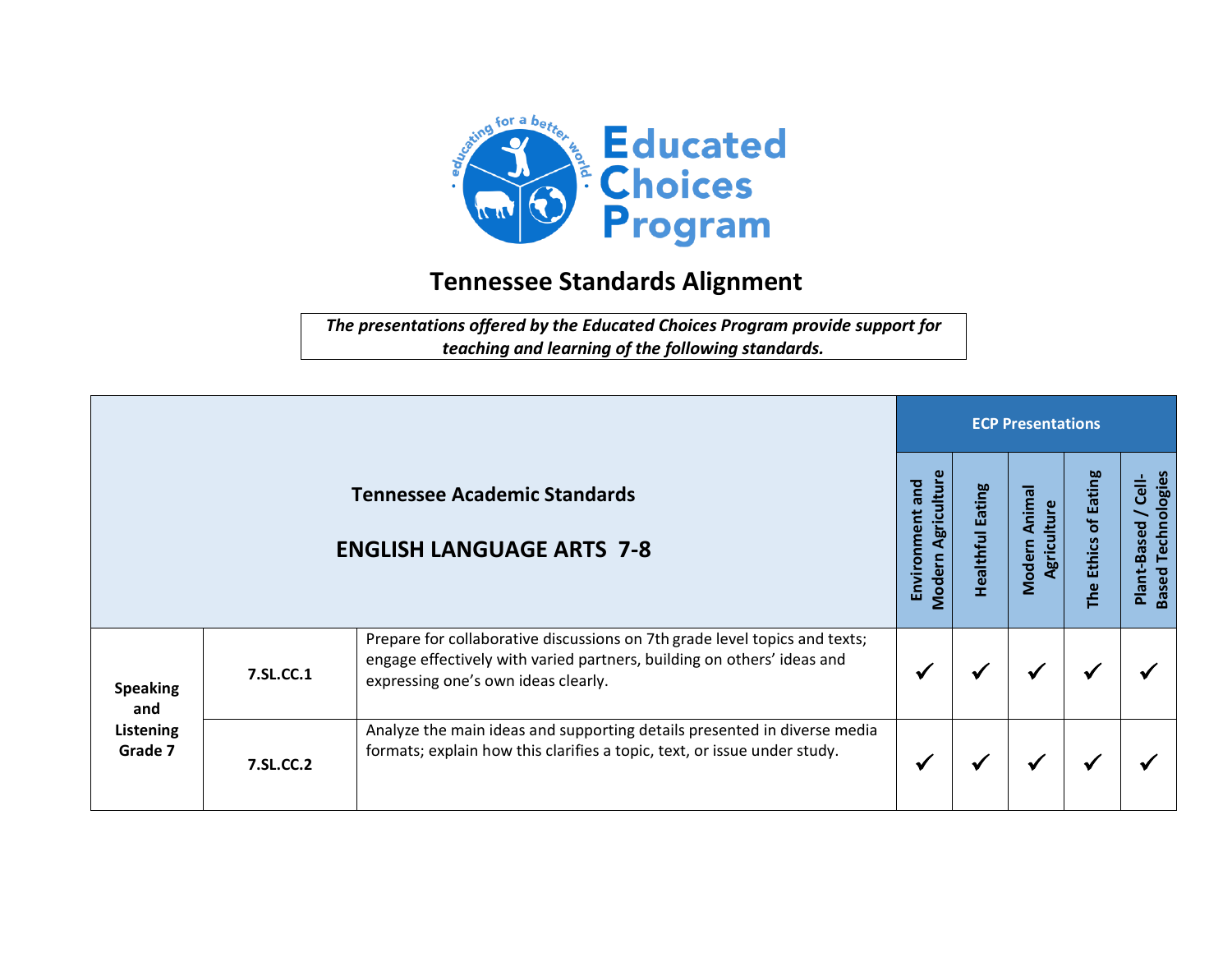| <b>Speaking</b><br>and<br>Listening<br>Grade 7 | 7.SL.CC.3 | Explain a speaker's argument and specific claims, focusing on whether the<br>reasoning is sound, relevant, and sufficient.                                                                              |  |  |  |
|------------------------------------------------|-----------|---------------------------------------------------------------------------------------------------------------------------------------------------------------------------------------------------------|--|--|--|
| <b>Speaking</b><br>and<br>Listening<br>Grade 8 | 8.SL.CC.1 | Prepare for collaborative discussions on 8 <sup>th</sup> grade level topics and texts;<br>engage effectively with varied partners, building on others' ideas and<br>expressing one's own ideas clearly. |  |  |  |
|                                                | 8.SL.CC.2 | Analyze the purpose of information presented in diverse media formats;<br>evaluate the motives, such as social, commercial, and political, behind its<br>presentation.                                  |  |  |  |
|                                                | 8.SL.CC.3 | Delineate a speaker's argument and specific claims, evaluating the<br>soundness of the reasoning and relevance and sufficiency of the evidence;<br>identify when irrelevant evidence is introduced.     |  |  |  |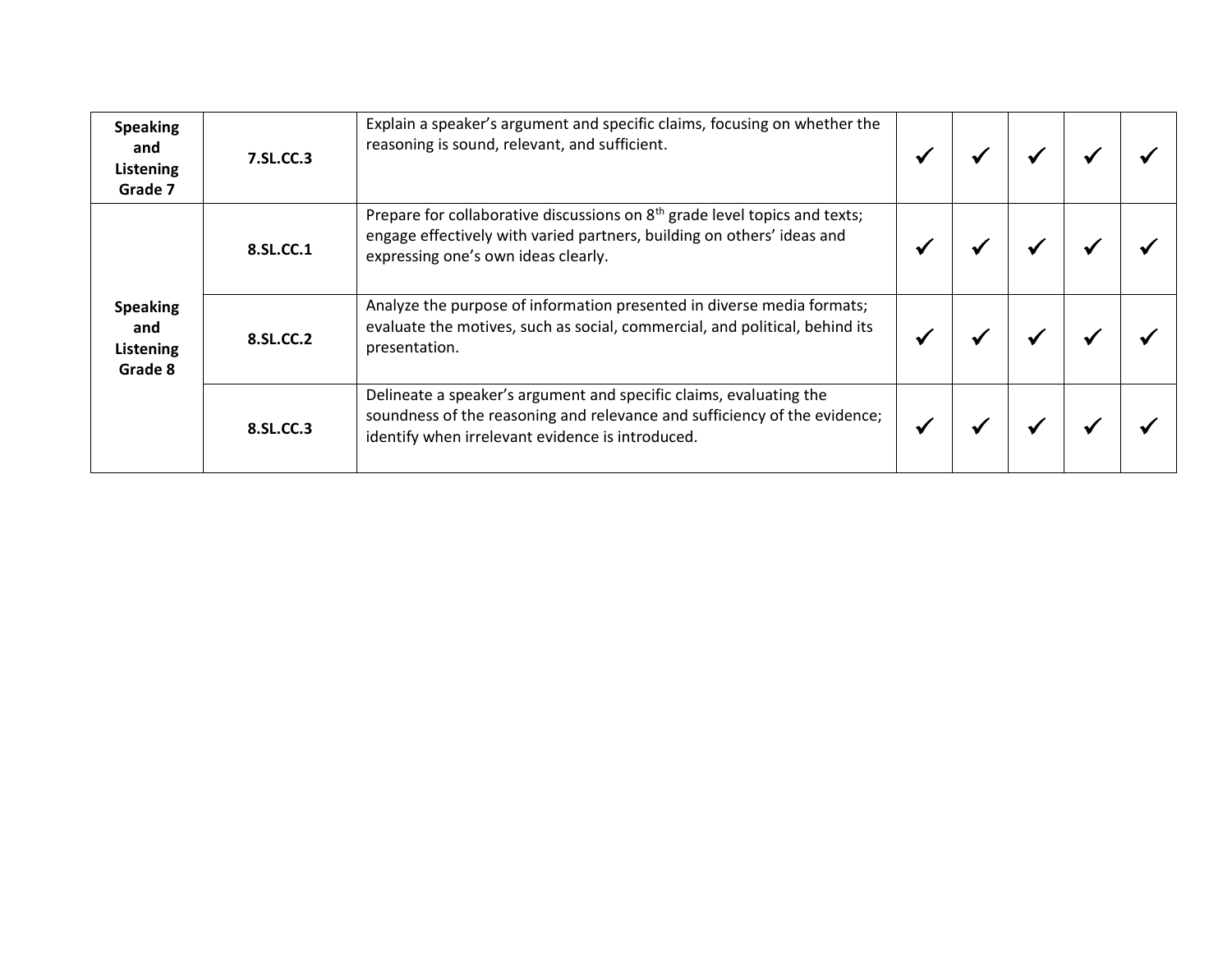|                                                                  |          |                                                                                                                                                              |                                       | <b>ECP Presentations</b> |                              |                      |                                          |  |  |  |
|------------------------------------------------------------------|----------|--------------------------------------------------------------------------------------------------------------------------------------------------------------|---------------------------------------|--------------------------|------------------------------|----------------------|------------------------------------------|--|--|--|
|                                                                  |          | <b>Tennessee Academic Standards</b><br><b>HEALTH EDUCATION AND LIFETIME WELLNESS 7-8</b>                                                                     | Environment and Modern<br>Agriculture | <b>Healthful Eating</b>  | Modern Animal<br>Agriculture | The Ethics of Eating | Plant-Based / Cell-Based<br>Technologies |  |  |  |
| Grade 7:<br>Personal<br><b>Wellness</b>                          | 7.PW.1   | Evaluate how food choices are influenced by multiple factors.                                                                                                | $\checkmark$                          | $\checkmark$             |                              |                      |                                          |  |  |  |
|                                                                  | 7.PW.3   | Analyze internal and external factors that affect food choices.                                                                                              | $\checkmark$                          | √                        |                              |                      |                                          |  |  |  |
|                                                                  | 7.PW.4   | Synthesize lifelong nutrition and health-related fitness to enhance quality of<br>life                                                                       |                                       | $\checkmark$             |                              |                      |                                          |  |  |  |
| Grade 7:<br>Mental,<br>Emotional,<br>and Social<br><b>Health</b> | 7.MESH.3 | Describe the influence of culture on family values and practices.                                                                                            | $\checkmark$                          | $\checkmark$             |                              |                      |                                          |  |  |  |
| Grade 7:<br>Safety and<br>Prevention                             | 7.SP.10  | Develop a systematic approach for reporting factors (heredity, lifestyle, and<br>environmental) that positively or negatively impact an individual's health. | ✔                                     | √                        |                              |                      |                                          |  |  |  |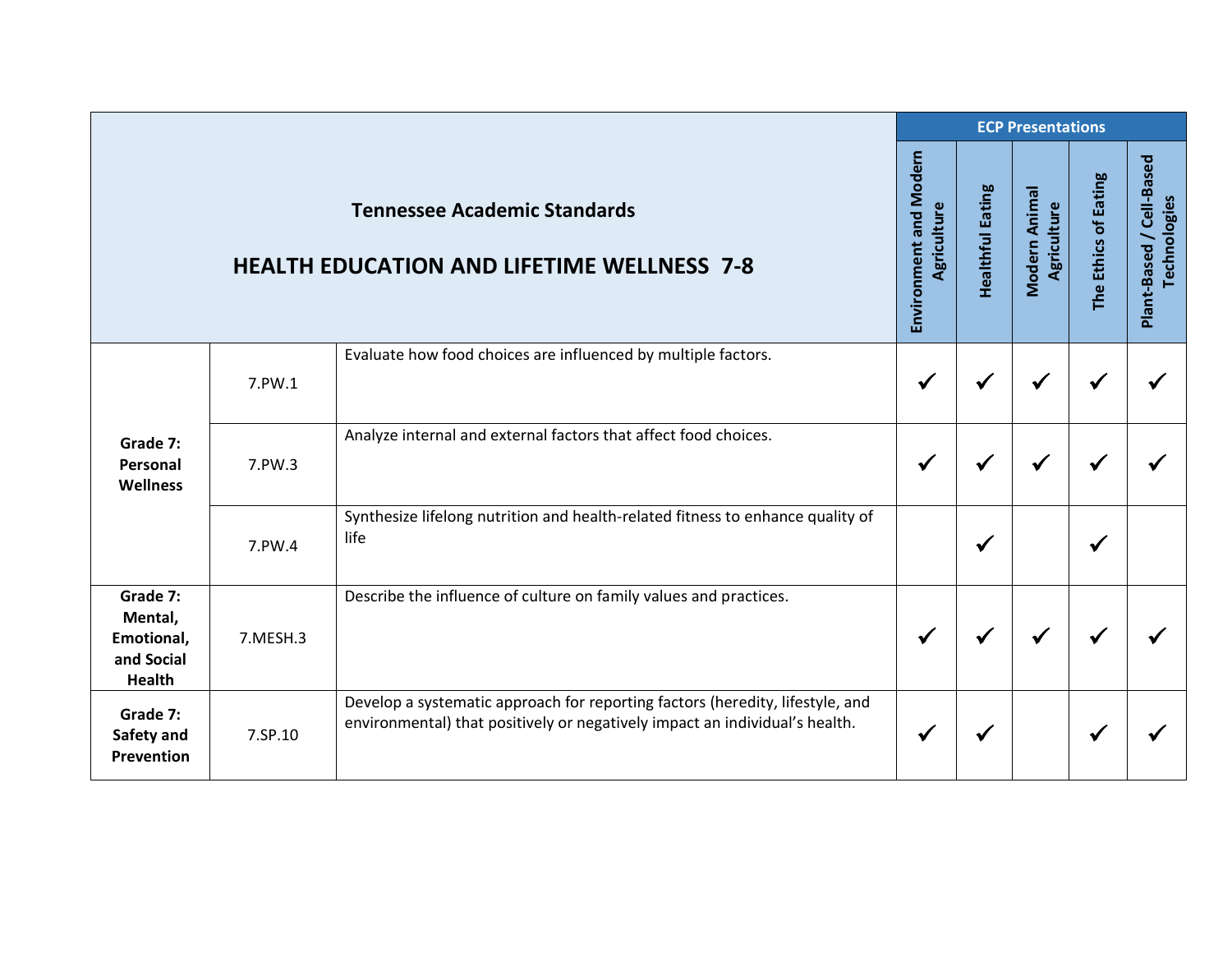| Grade 7:<br>Safety and<br><b>Prevention</b>                  | 7.SP.11 | Demonstrate through varying mediums how health can be impacted by<br>individual choices.                                                                                                       | $\checkmark$ | $\checkmark$ |  |
|--------------------------------------------------------------|---------|------------------------------------------------------------------------------------------------------------------------------------------------------------------------------------------------|--------------|--------------|--|
| Grade 7:<br>Human<br><b>Growth and</b><br><b>Development</b> | 7.HGD.1 | Analyze and explain the impact of personal health behaviors on the<br>functioning of the human body.                                                                                           | $\checkmark$ | √            |  |
| Grade 8:<br>Personal<br><b>Wellness</b>                      | 8.PW.2  | Apply formulas such as body mass index to demonstrate how healthy<br>nutrition can affect body composition.                                                                                    | $\checkmark$ |              |  |
|                                                              | 8.PW.3  | Analyze the relationship among nutrition, fitness, and healthy weight<br>management for the prevention of diseases such as diabetes, obesity,<br>cardiovascular disease, and eating disorders. | $\checkmark$ | $\checkmark$ |  |
|                                                              | 8.PW.4  | Analyze lifelong nutrition and health-related fitness to enhance quality of life.                                                                                                              | $\checkmark$ | $\checkmark$ |  |
| Grade 8:<br>Safety and<br>Prevention                         | 8.SP.10 | Analyze the validity of health information, products, and services.                                                                                                                            | $\checkmark$ | $\checkmark$ |  |
|                                                              | 8.SP.11 | Analyze how global and environmental policies and situations affect local<br>health.                                                                                                           | $\checkmark$ | ✔            |  |
| Grade 8:<br>Human<br><b>Growth and</b><br><b>Development</b> | 8.HGD.1 | Describe how personal choice impacts bodily systems. (e.g., risky behaviors).                                                                                                                  | $\checkmark$ |              |  |